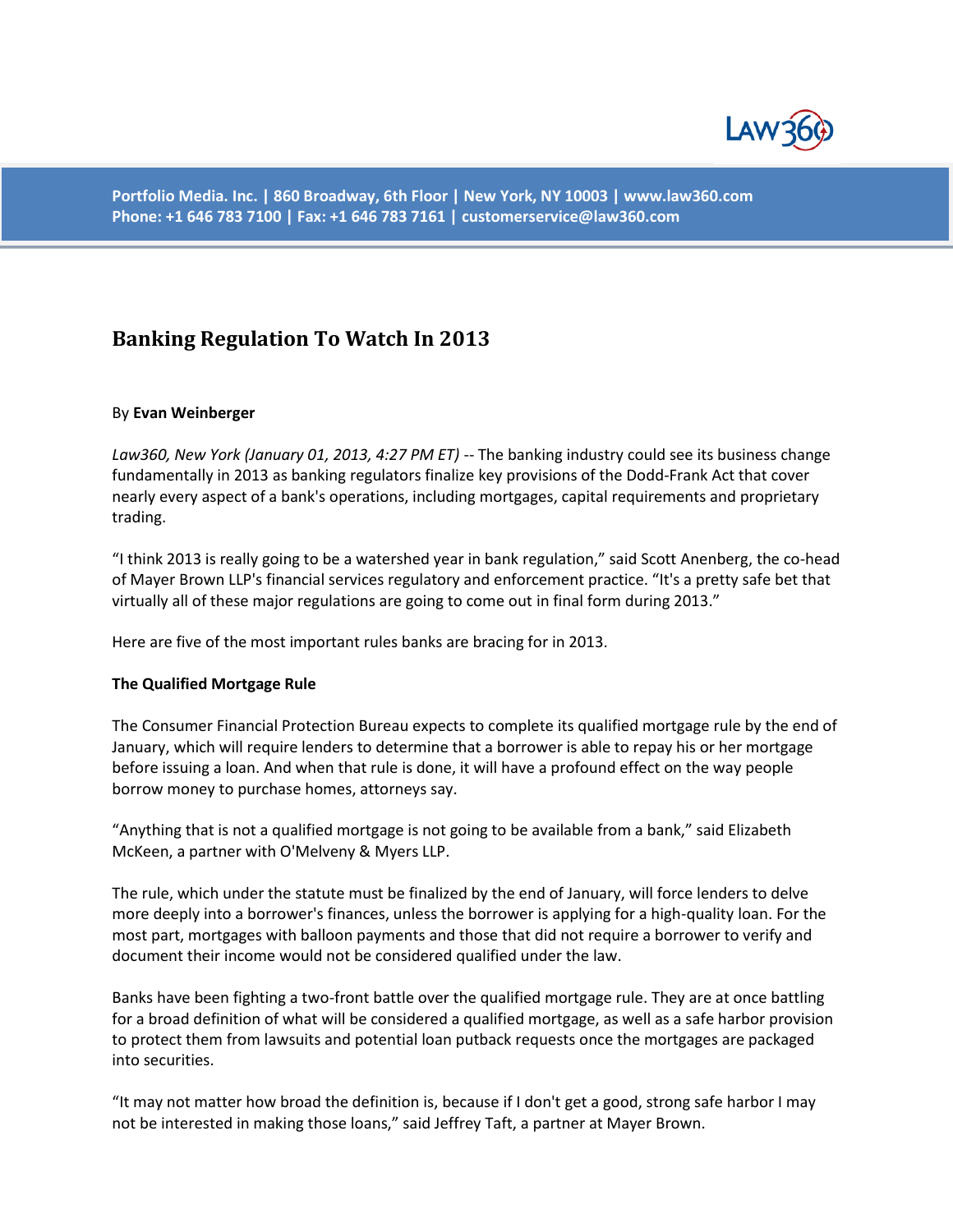While there is general agreement on the need for a safe harbor in the qualified mortgage rule, there is not a consensus on how it should look.

A broad, nonprescriptive safe harbor could allow banks to have a certain amount of flexibility when challenged on the quality of mortgages they issued, some argue.

However, that leaves banks open to interpretation of the statute by both enterprising plaintiffs firms and judges. A more check-the-box approach would offer better protections, McKeen said.

"I do think that the brighter the lines can be, the more certainty you're likely to have. And that's better," she said.

# **The Qualified Residential Mortgage and Risk-Retention Rules**

Dodd-Frank charged the Federal Reserve, the Federal Deposit Insurance Corp., the Office of the Comptroller of the Currency, the Federal Housing Finance Agency and the U.S. Department of Housing and Urban Development to craft rules that would require banks and other companies that securitize consumer loans to hold on to 5 percent of the securities once they are offered for sale.

The goal is to give banks and other companies an incentive to monitor the quality of the loans included in those securities by making them share in the risk after they hit the market.

Although the rule applies to all consumer loans, the banking industry has been focused on the definition of qualified residential mortgages that the regulators have been developing, the first to take effect. Any mortgage designated a QRM would not be subject to the risk-retention rules and would be far easier to securitize.

Regulators charged with writing the QRM standard have delayed finalizing the rule until after the CFPB wraps up its qualified mortgage provision. Dodd-Frank mandated that the QRM standard could not be tighter than the CFPB's qualified mortgage rule.

Without a firm, broad QRM definition, it is unlikely that private capital will return to the secondary mortgage market, which is dominated by Fannie Mae and Freddie Mac, said Bob Bostrom, a shareholder at Greenberg Traurig LLP and former Freddie Mac general counsel.

"Until there is certainty about risk retention and repurchases, no one is going to go near the space," he said.

## **The Volcker Rule**

One of Dodd-Frank's most prominent provisions was the ban on proprietary trading known as the Volcker Rule. Named for former Federal Reserve Chairman Paul A. Volcker, the rule would also limit banks' investments in certain funds and will have exemptions for market making and hedging. The rule went into effect in July — but the problem is, there is still no actual rule.

The five regulators charged with writing it - the Fed, the FDIC, the OCC, the U.S. Securities and Exchange Commission and the U.S. Commodity Futures Trading Commission — have been battling over the definitions of market making and hedging, among other provisions.

With the regulators promising to finish the rule by the end of the first quarter of 2013, there is a danger that there may be several different versions to contend with.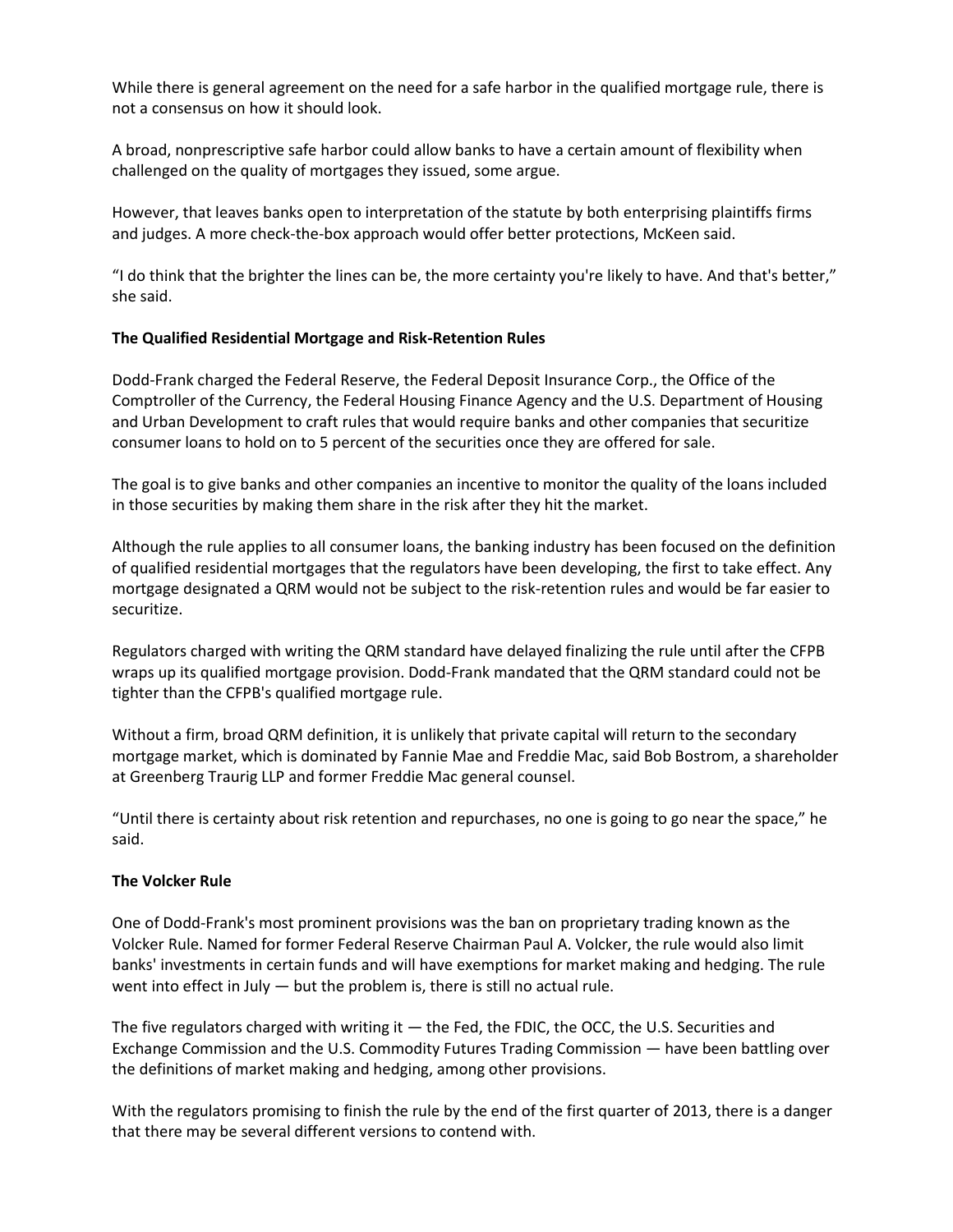That, in many minds, would be a worst-case scenario.

"I think most people think at the end of the day there will be a uniform rule because the alternative would simply be unworkable, particularly for banks that have broker-dealers in their structure," Anenberg said.

However, regulators coming together on the strictest interpretation possible for the Volcker Rule would be no better for banks, said Donald Lamson, counsel at Shearman & Sterling LLP who helped craft the Obama administration's version of the rule while detailed to the U.S. Department of the Treasury in 2009 and 2010.

"That would curtail economic activity the most," he said.

# **The Basel III International Banking Accords**

Embedded in Dodd-Frank was a requirement that the Fed, the OCC and the FDIC implement the Basel III international banking accords' mandate that banks increase their capital holdings, but regulators have put off the controversial measures, promising to finalize them in 2013.

The 2010 Basel III agreements require depository institutions to hold up to 7 percent in Tier 1 capital the type most able to absorb losses — against their risk-weighted assets. Although the agreements apply only to large internationally active banks, U.S. regulators proposed in June to extended the rules to all U.S. banks and thrifts with \$500 million or more in consolidated assets.

After a flood of comments, including thousands from community banks that were not expecting that the rules would apply to them, and questions from Congress, the regulators said in November that they would not meet a Jan. 1 deadline for finalizing the rules. Instead, the rules will come out at some point in 2013.

"There's an inherent admission that what the regulators proposed wasn't workable," Lamson said.

Most community banks already meet Basel III's prescribed capital levels, but they still argued that the way regulators propose to require them to account for that capital would make it difficult for them to continue their lending and other operations.

Specifically, they say that the proposed methods for calculating capital necessary to guard against the risks of nontraditional mortgages, among other provisions, would place an undue burden on them when the rules were supposed to only apply to global banks.

The regulators have already said that they plan to incorporate community bankers' concerns in the final rules, but it is unclear what, exactly, the changes will be.

While community bankers stand to benefit the most, the largest banks will also see some benefit as well.

"Even though it's the community banks that are maybe gaining the most traction on those issues under the standardized approach, like treatment of mortgage loans, many of those issues are also important to larger banks because they have to operate with those same rules as their … floor," Anenberg said.